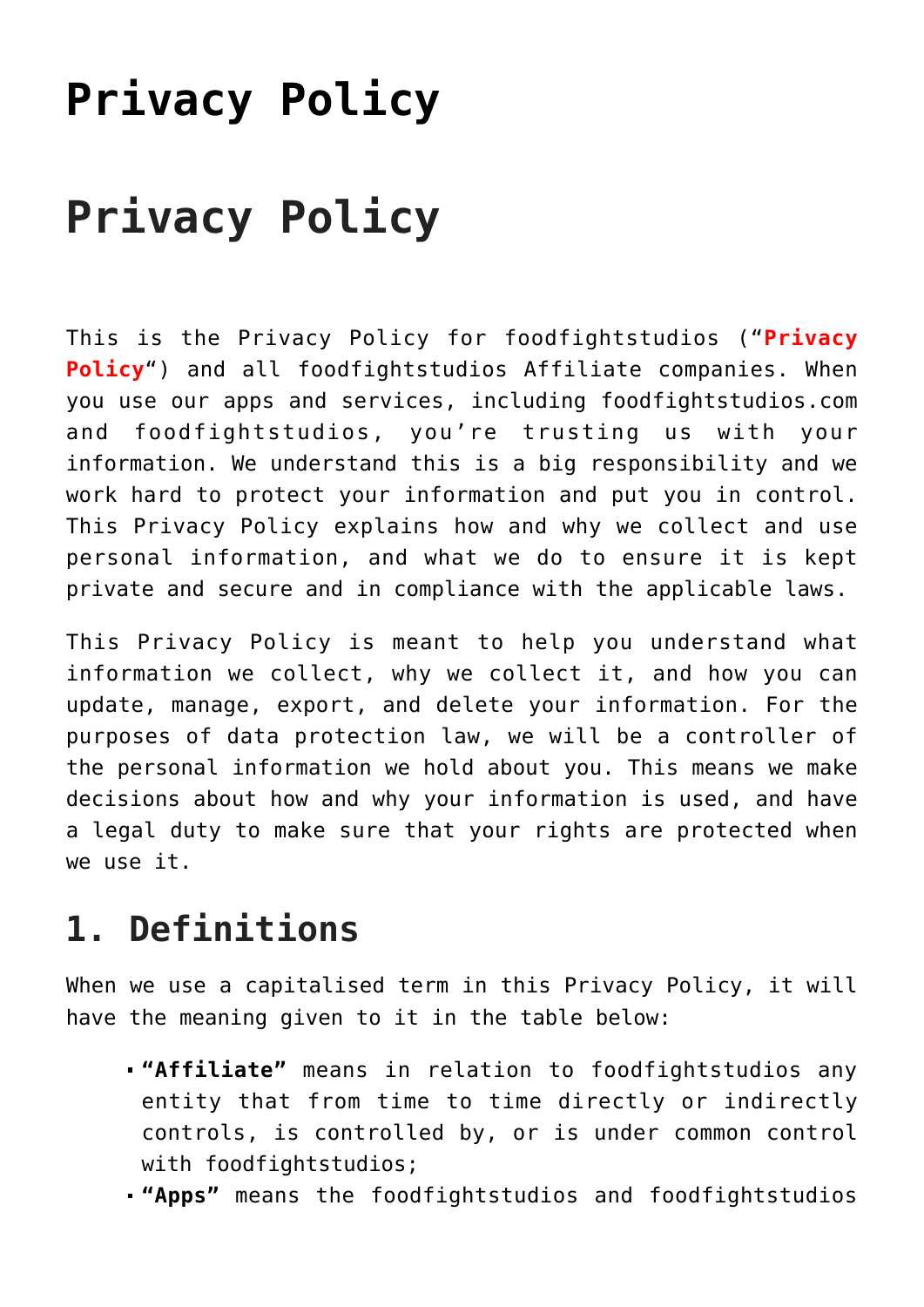applications available on the Google Play Store or the Apple App Store;

- **"End User"** means an individual using any of our Apps;
- **"foodfightstudios"** means NVS Technology Australia Pty Ltd, a company incorporated registered in Australia, with registered office address on Level 7, 31 Queens Street, Melbourne, Victoria, 3109, Australia; and all its authorised sales agents located in various countries
- **"Partner"** means a business owner who uses the www.foodfightstudios.com to make bookings and engage with customers;
- **"Privacy Policy"** means this Privacy Policy which may be amended from time-to-time; "Services" means any of the services we provide to Partners or individuals through our Apps and Websites;
- **"Websites"** means [www.foodfightstudios.com](https://www.foodfightstudios.com/) and [www.foodfightstudios.com](http://www.foodfightstudios.com/), including all subdirectories, subdomains, and mobile sites thereof.

## **2. Who Should Read This Privacy Policy?**

This Privacy Policy will apply to you if you are any of the following:

a Partner on the foodfightstudios platform; an End User; ora visitor to any of our Websites.

By accessing or using the Services or any of our Websites, you agree to the terms of this Privacy Policy. If we make any significant changes to this Privacy Policy, we will notify you through email or directly through our Apps and Websites.

If you have any questions about our Privacy Policy, don't hesitate to get in touch with us. Please feel free to reach out to us at [info@foodfightstudios.com](mailto:info@foodfightstudios.com).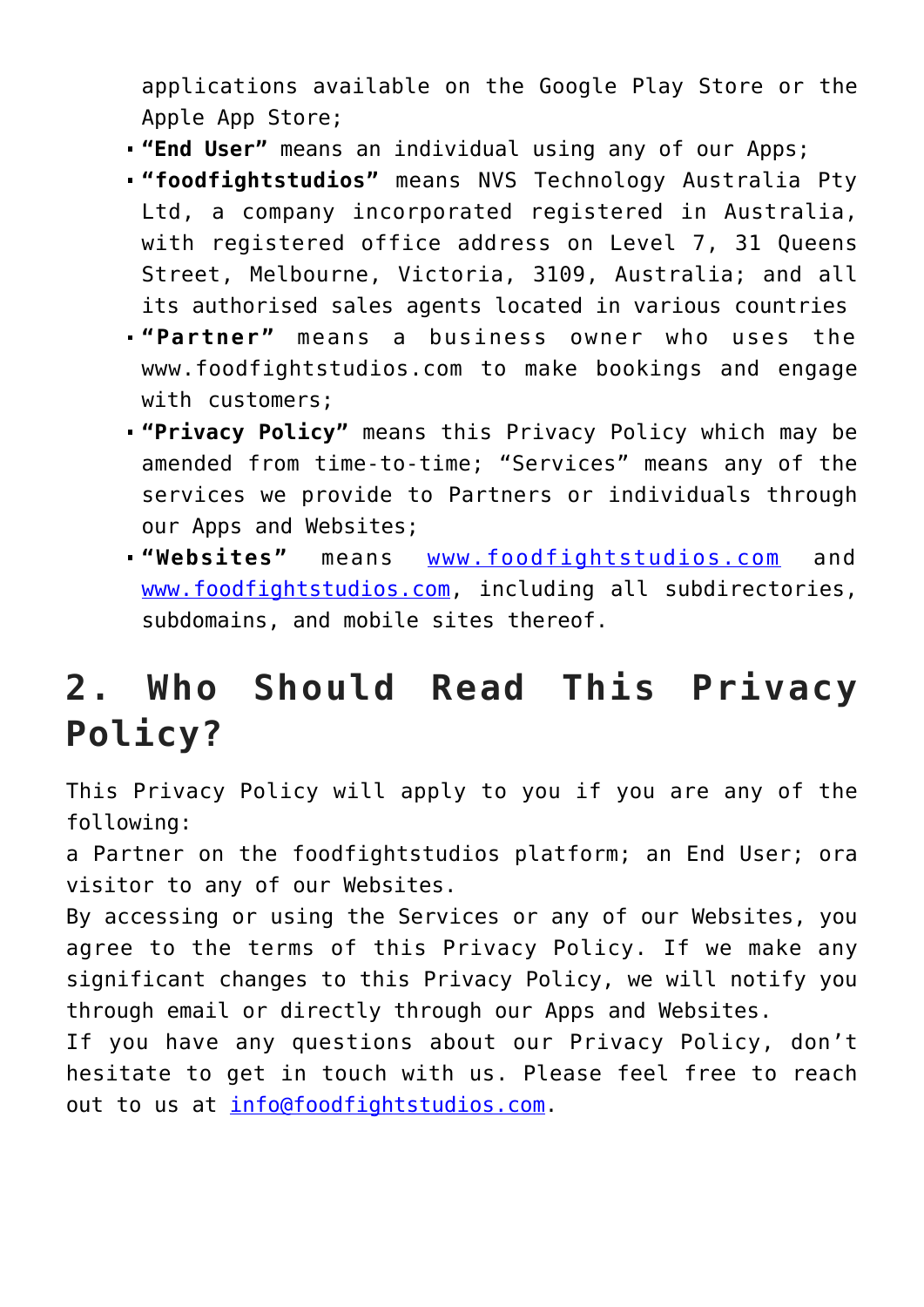### **3. The Personal Information We Collect**

We collect personal information (meaning anything that could identify you either by itself, or when combined with other information we are able to gain access to), as described below. When you use our Services, we collect information that your browser sends to us that is called log data, which may include information such as your computer's Internet Protocol ("IP") address, browser version, pages of our Service that you visit, the time and date of your visit, the time spent on those pages, and other statistics. You can always choose not to provide us with your personal information, but it may mean that we are unable to provide you with the Service you have requested.

### **Information you provide to us when creating an account.**

When you create an account using either of our Apps or Websites, you provide us with personal information, including your name, e-mail address, postal address, a password, the name of your business (if you are a Partner) and your phone number (if your device has one). We also collect demographic information such as your birth date, age, gender and lifestyle. If you give us permission to do so, we may also collect information about your social media presence, including your usernames.

### **Information we collect as you use our Services.**

#### Apps and Browsers

We collect information about your device when you download and install one of our Apps, and about your browser when you visit either of our Websites.

The information we collect includes: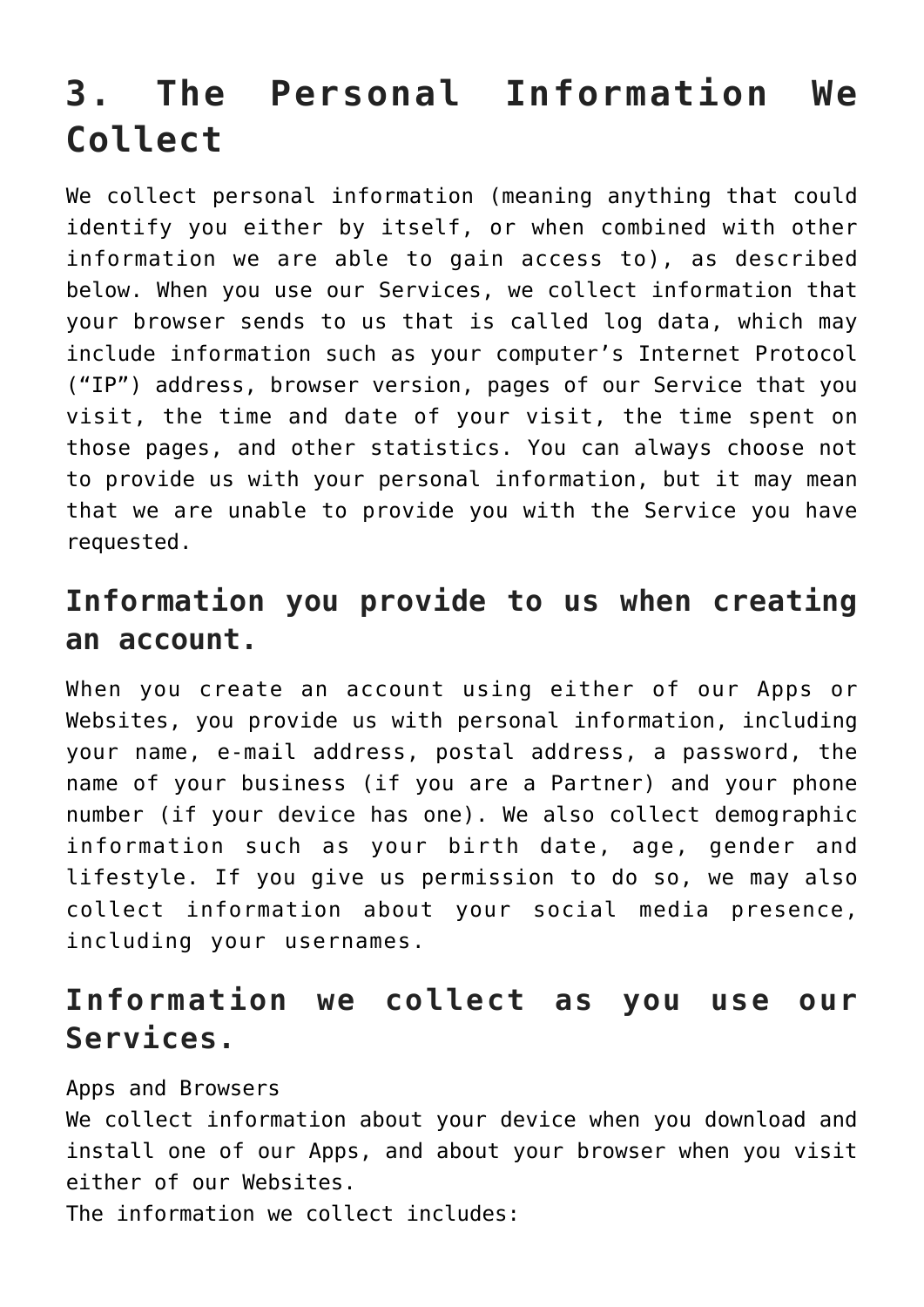**how you found our Website:** including but not limited to whether you discovered us through a search engine, a partner website, an ad campaign, or email campaign;

**technical information:** your IP address, device type, language and region settings, and other details about how you interact with our Apps and Website; and

**location information:** if you have activated one of our Apps and permitted your mobile or other location-aware device to transmit location data, we will collect this automatically. This may include country, province, city, or neighbourhood information.

When Using Our Services We collect personal information when you use our Services. This may include:

**areas of interest:** including the types of Partner offerings that interest you;

**referrals:** information about friends who referred you, or who you have referred to foodfightstudios;

**correspondence:** copies of correspondence, text, email and other communications you have with us or with Partners via the Apps;

**participation:** we will collect and retain the comments you make to the forums, bulletin boards, discussion groups, chat rooms, reviews, or other methods of communication that may be offered on or through our marketplace from time to time, including those you make on our social media pages;

**transaction details:** information about how you interact with the foodfightstudios, such as Partner offerings you view, purchase, redeem, and/or post, and the Partners you add to your favourites page; and

**financial account information:** we collect minimal financial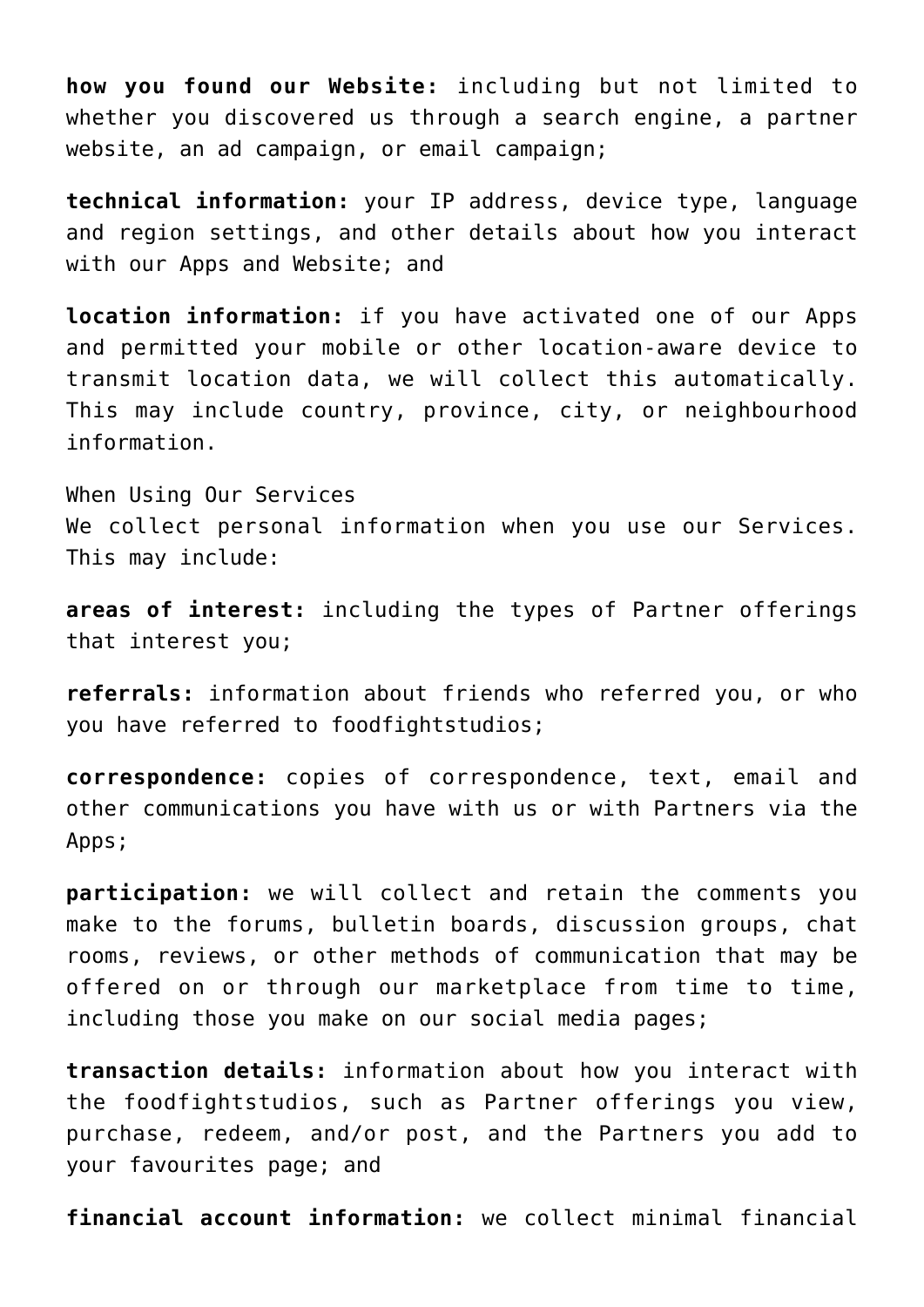information as needed for our payment processing partners in order to provide payments functionality to our Partners (such as your credit or debit card number, expiration date, and card verification number).

#### **For Partners**

If you are a Partner, we will collect the following details about you:

**bank details:** in order to submit payments to you, we need to collect your bank account details;

**business related information:** your business name, a description of your business, titles, names, and bios of your staff members;

**availability and scheduling information:** information about your business calendars and staff availability from your foodfightstudios account(s);

**social media information:** information from your Facebook page, Instagram page, Twitter feed, LinkedIn profile, Google ratings and additional publicly available data; and

**customer information:** where you upload your customer database to our servers, we will retain the personal information it contains subject to our Data Retention Policy in Section 8.

### **Third Parties**

We may receive personal information about you from other sources with which you have registered, Partners, business partners, affiliate entities (collectively, "Partners"), or other third parties. For example, if an End User creates an account on foodfightstudios through one of our registration partners, such as Google or Facebook, we may collect personal information from those websites. We may associate this information with the other personal information we have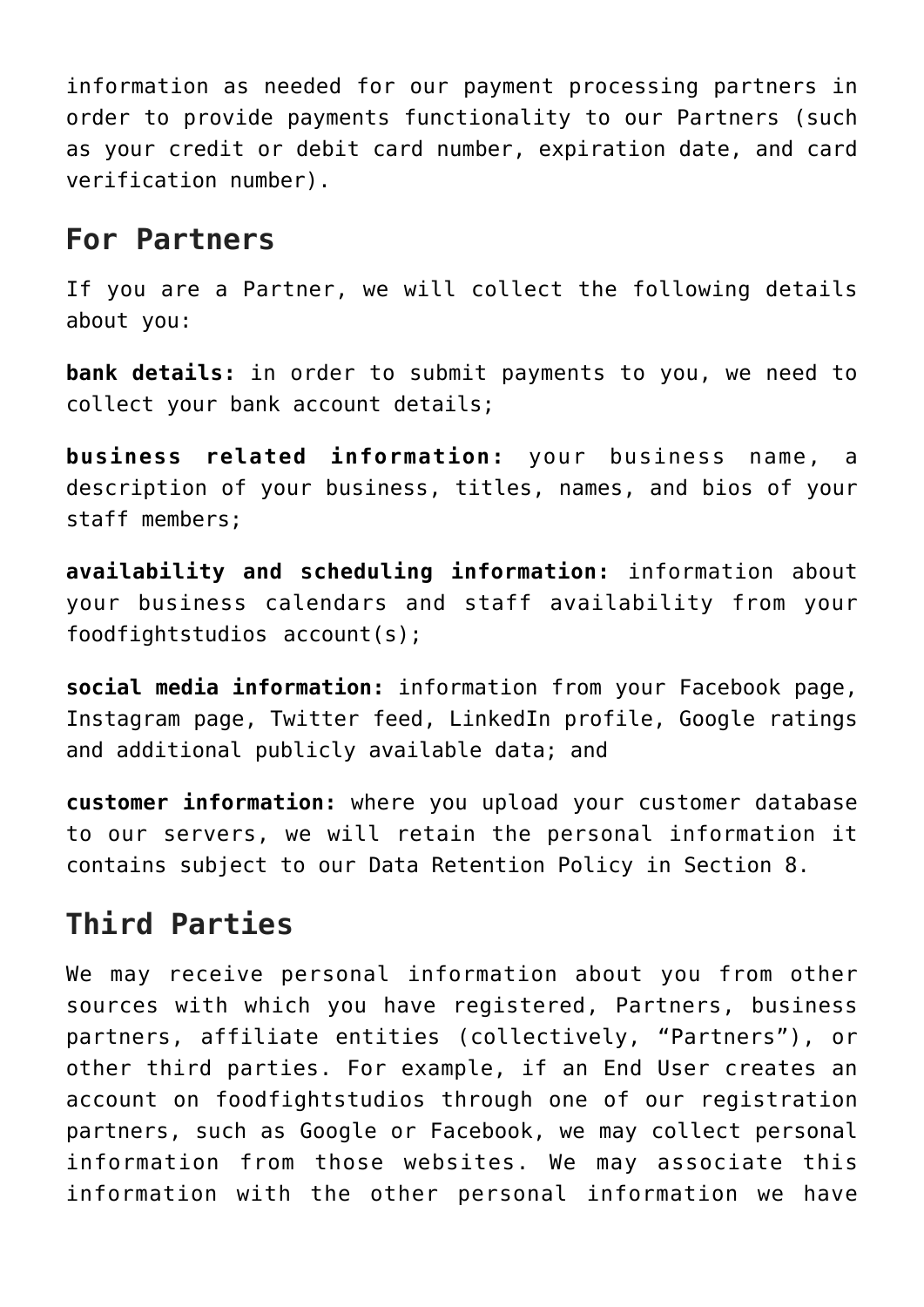collected about you.

#### **Information About Others**

Through your use of the Services, we may also collect information from you about someone else. If you provide foodfightstudios with personal information about someone else, you must ensure that you are authorised to disclose that information to foodfightstudios and that, without foodfightstudios taking any further steps required by applicable data protection or privacy laws, foodfightstudios may collect, use and disclose such information for the purposes described in this Policy. See Section 3 for more about referrals. If foodfightstudios has been given personal information about you by another user and you would not like us to retain it, please contact us using the details given in Section 2 above, and we will delete it.

### **4. Cookies, Pixel Tags, and Other Web Beacons**

A cookie is a small file of letters and numbers that we store on your browser or device if you agree. Pixel tags and web beacons are tiny graphic images placed on website pages or in our emails that allow us to determine whether you have performed specific actions. When you access these pages or open email messages, the pixel tags and web beacons generate a notice of that action to us or our service providers. These tools allow us to measure response to our communications and improve our web pages and promotions.

#### **We use the following types of cookies:**

**necessary cookies.** These are cookies that are required for the operation of our Websites. They include, for example, cookies that enable you to log into secure areas of our Websites.

**Analytical/performance cookies.** These cookies allow us to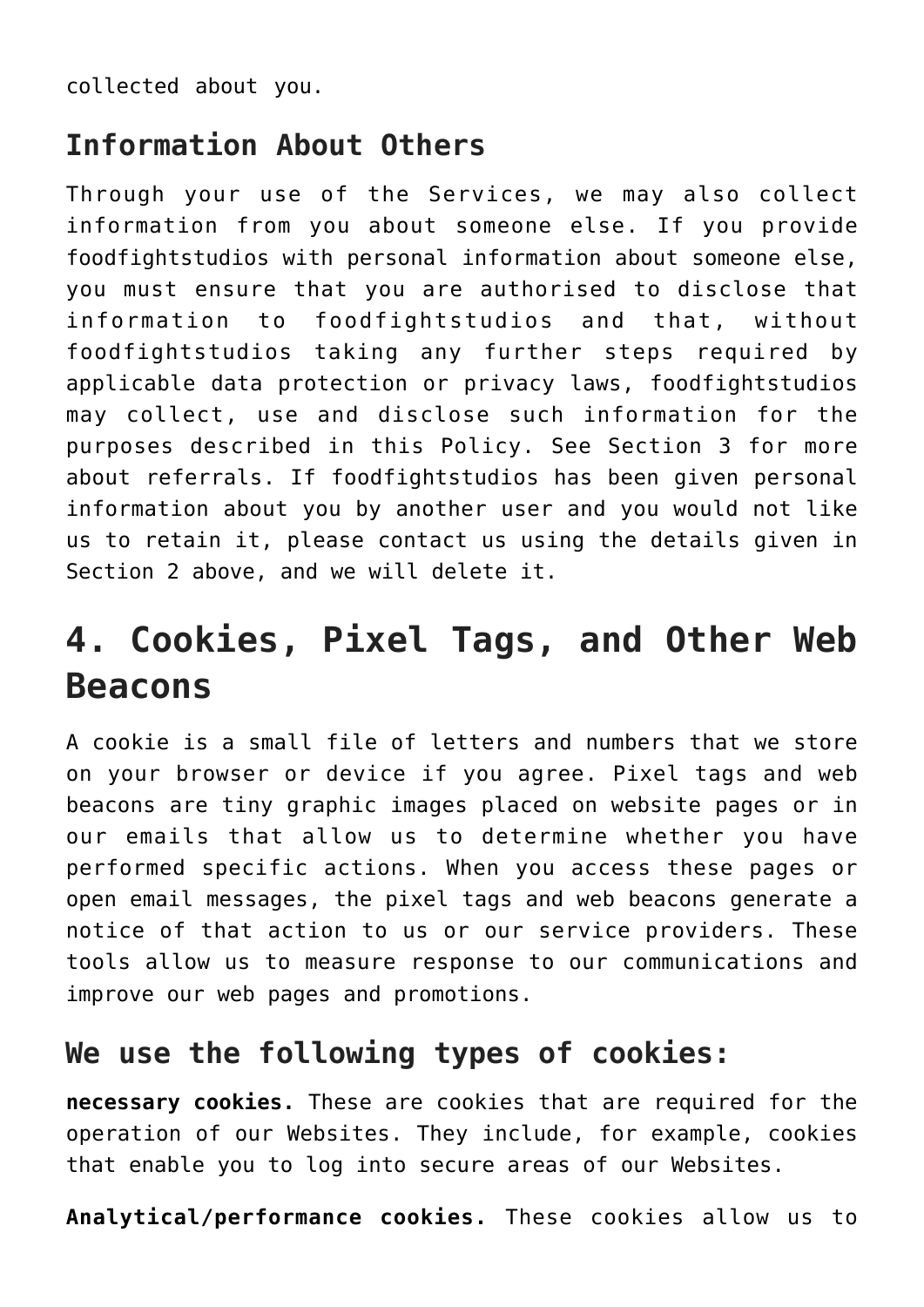recognise and count the number of visitors and to see how visitors move around our Websites. This helps us to improve the way they work, for example, by ensuring that users are finding what they are looking for easily. We use these to remember who you are and keep track of your preferences, e.g. the cities for which you want to be shown Partner offerings. We may also collect information about the website you were visiting before you landed on one of our own, and the website you visit after you leave our own, if this information is supplied to us by your browser.

**Targeting and Remarketing Cookies from Third-party Advertising Networks.** foodfightstudios has relationships with third party advertising companies to place advertisements on our behalf onto other websites, and to perform tracking and reporting functions for our platform and our advertisements. These third parties may place cookies on your device which automatically collect information about your visit to one of our Websites, your IP address, your ISP and the browser you use. Information collected may be used, among other things, to deliver advertising targeted to your interests and to better understand the usage and visitation patterns of our platform and Websites. You can learn more about this type of remarketing below.

#### **Remarketing Cookies**

You may notice that sometimes, after visiting a website, you see increased numbers of adverts from the site you visited. That's because the website you visited has placed a cookie on your web browser. Using that cookie and web analytics tools, the website owner will be able to show you adverts on thirdparty websites that they think you might be interested in. This cookie does not give access to your computer or mobile device, but may be able to identify you from other details.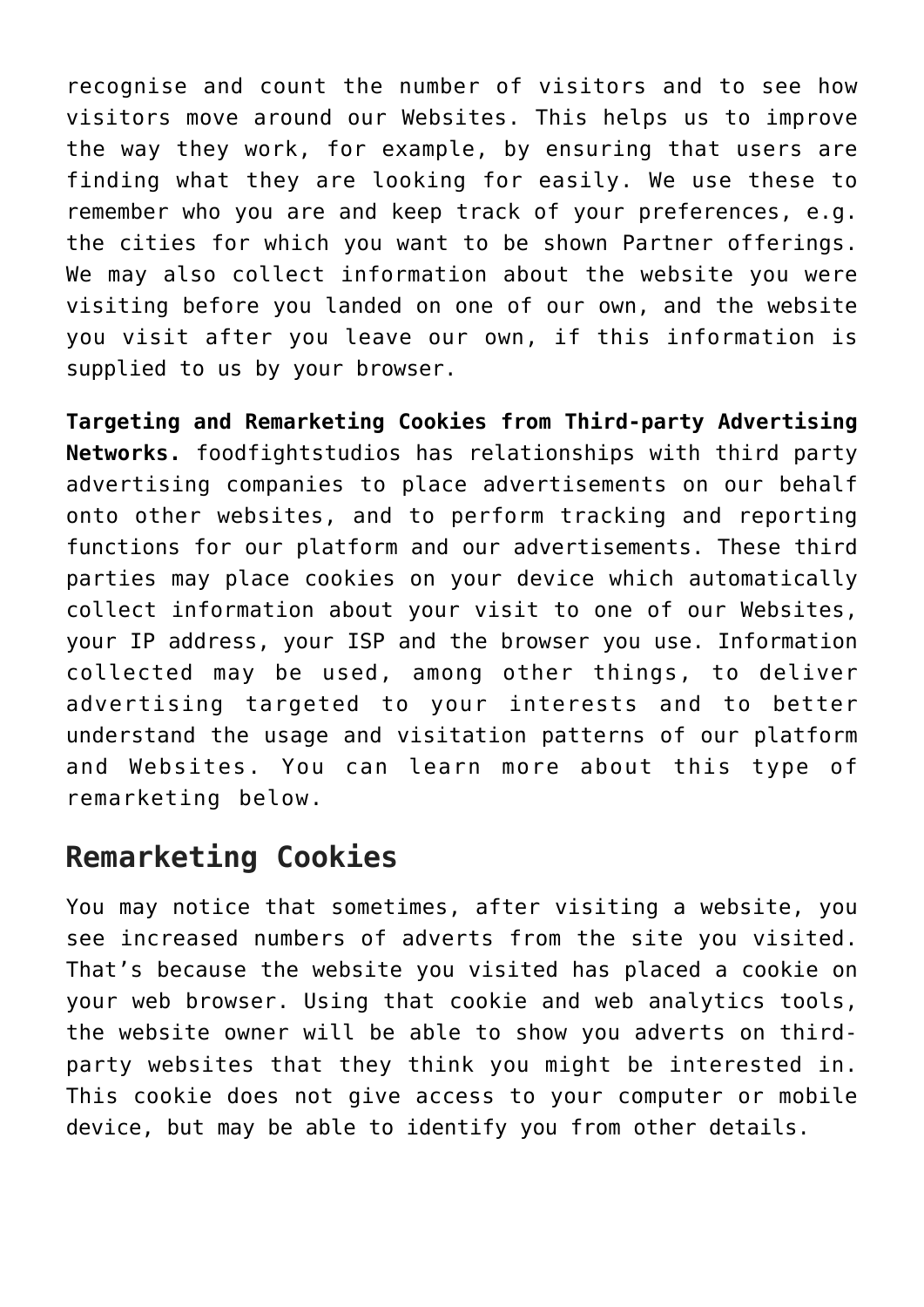### **Google Analytics**

Our Websites use Google Analytics to show relevant adverts to users who have previously visited us as they browse the web. This enables us to tailor our marketing to better suit your needs and only display ads that are relevant to you. You may see foodfightstudios or one of our Partners in search results pages (using Google Adwords), on YouTube, in banner adverts on Gmail and on other services run by Google.

Any information collected will be used in accordance with our own privacy policy and **Google's privacy policy**. If you do not wish to see ads, you can:

opt out of Google's use of cookies through **Google's Ads Settings**

refuse the use of cookies by downloading and installing **Google Analytics Opt-out Browser Add-on**.

### **Facebook Remarketing**

We also use similar targeted advertising technology to ensure that we only serve people with adverts on their Facebook pages that are relevant to them. To enable us to do this, we include a piece of code on our websites, called the Facebook Pixel. The information collected, for example which pages you visited, which device you used and what actions you took, will be used in accordance with our own privacy policy, as well as Facebook's privacy policies. The Facebook Pixel only lasts for sixty (60) days. Using the Facebook Pixel, we can also remarket adverts to you through Instagram, which is owned by Facebook. You can set preferences for how Facebook advertises to you using your **Facebook ad preferences**.

### **Opting Out of Cookies**

You can refuse to accept some or all cookies by modifying settings within your browser. For guidance on how to do this, please visit http://www.aboutcookies.org. However, if you block strictly necessary cookies, you may be unable to access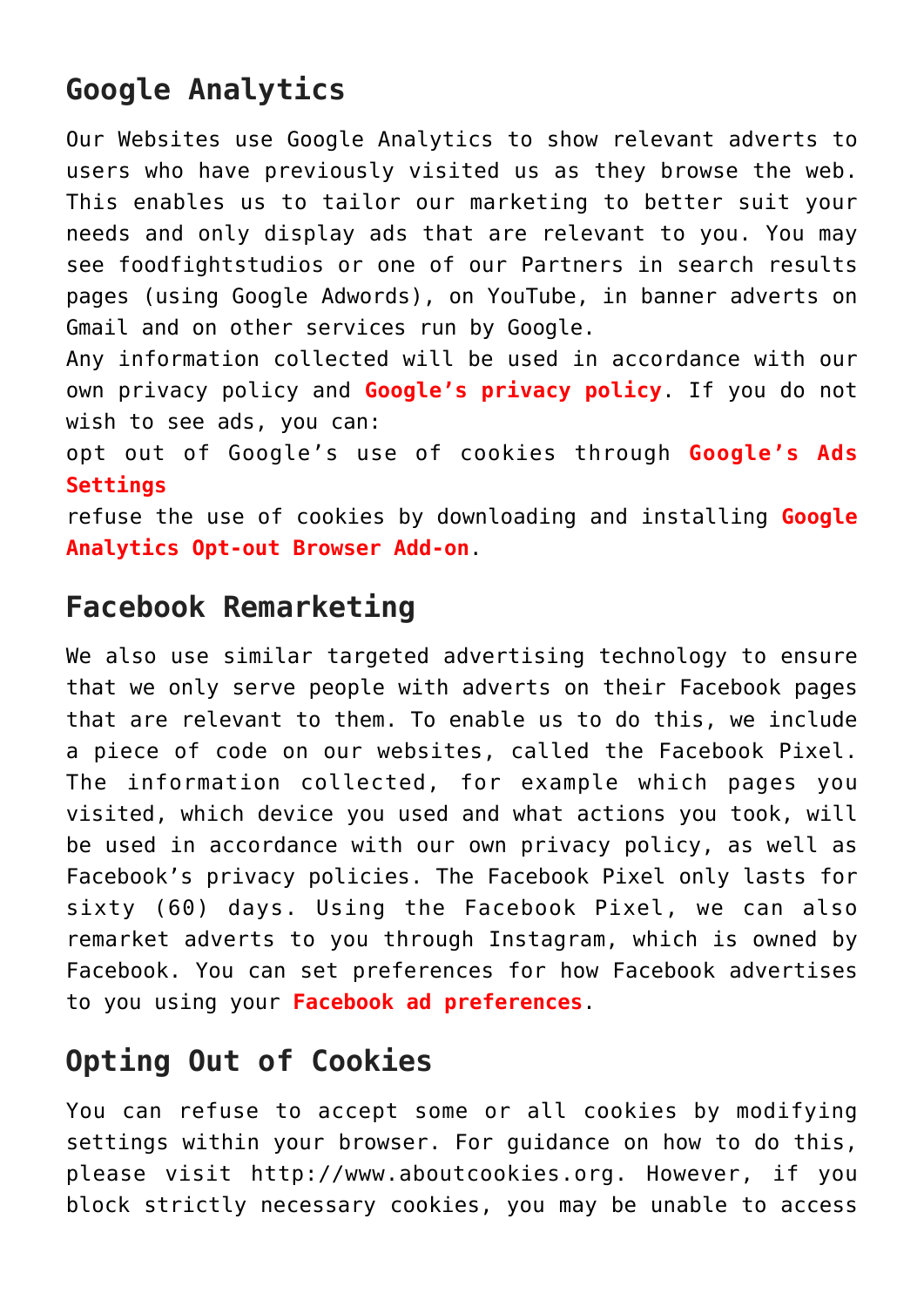certain parts of our Websites. If you wish to opt out of remarketing cookies, please visit the **Network Advertising Initiative Opt-out Page**.

### **5. How We Use Your Personal Information**

We will only use your personal information when the law allows us to. Most commonly, we will use your personal information in the following circumstances:

where we need to perform a contract with you (e.g. to create an appointment or to process a payment);

where it is necessary for our legitimate interests (or those of a third party) and your interests and fundamental rights do not override those interests (see the "Legitimate Interests" section below); and

where we need to comply with a legal or regulatory obligation.

### **We may use personal information held about you in order to:**

provide you with offers for products and services from participating Partners, including offers based on variables such as stated and anticipated customer interests, personal characteristics, or location;

recommend certain Partners offerings to you (e.g., to suggest Partners to add to your favourites page or remind you when it's time to rebook a service);

facilitate and fulfil requests for appointments for Partner offerings, including their purchase and redemption; evaluate eligibility of customers for certain offers, products or services, and evaluate the types of offers, products or services that may be of interest to End users;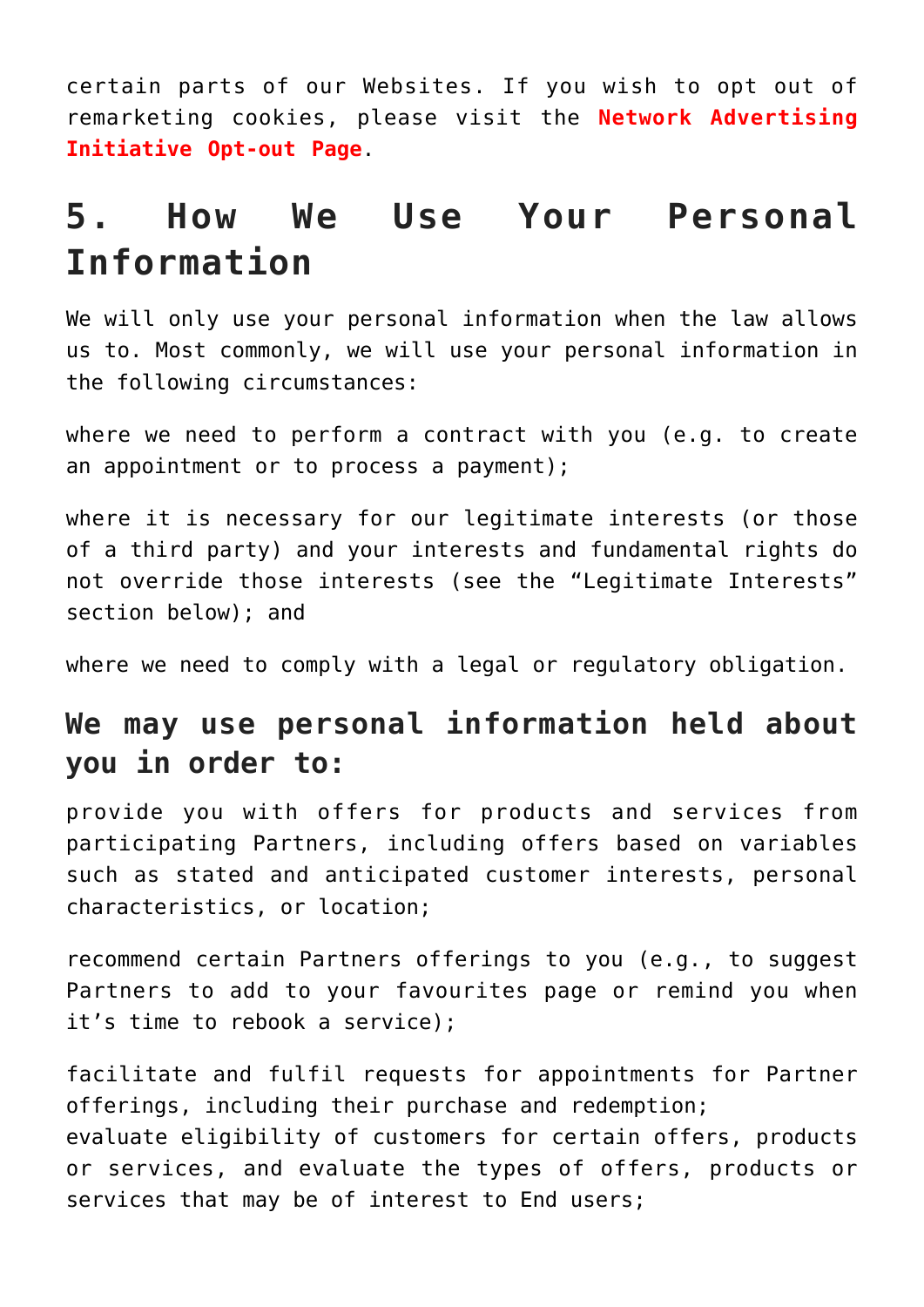track redemption of Partner offerings and perform other analytics;

improve our Services, including performing analysis, tracking your use of the Services for the purposes of displaying advertising and content;

provide customer support, including to our Partners or business partners;

communicate and provide additional information that may be of interest to you or Partner clients about foodfightstudios and our Partners and business partners, such as foodfightstudios news, special offers and coupons, announcements, and marketing materials;

send you reminders, technical notices, updates, security alerts and support and administrative messages;

provide advertisements to you through the Services, email messages, text messages, applications, push notifications, or other methods of communication;

administer surveys, sweepstakes, contests, or other promotional activities or events sponsored by us or our partners;

manage our everyday business needs such as administration of the Services, forum management, fulfilment, analytics, fraud prevention, enforcement of our corporate reporting obligations, terms of use, or to comply with the law.

Your information will be treated in accordance with applicable data protection law.

### **6. Legitimate Interests**

We may rely on legitimate interests to process your personal information, provided that your interests do not override our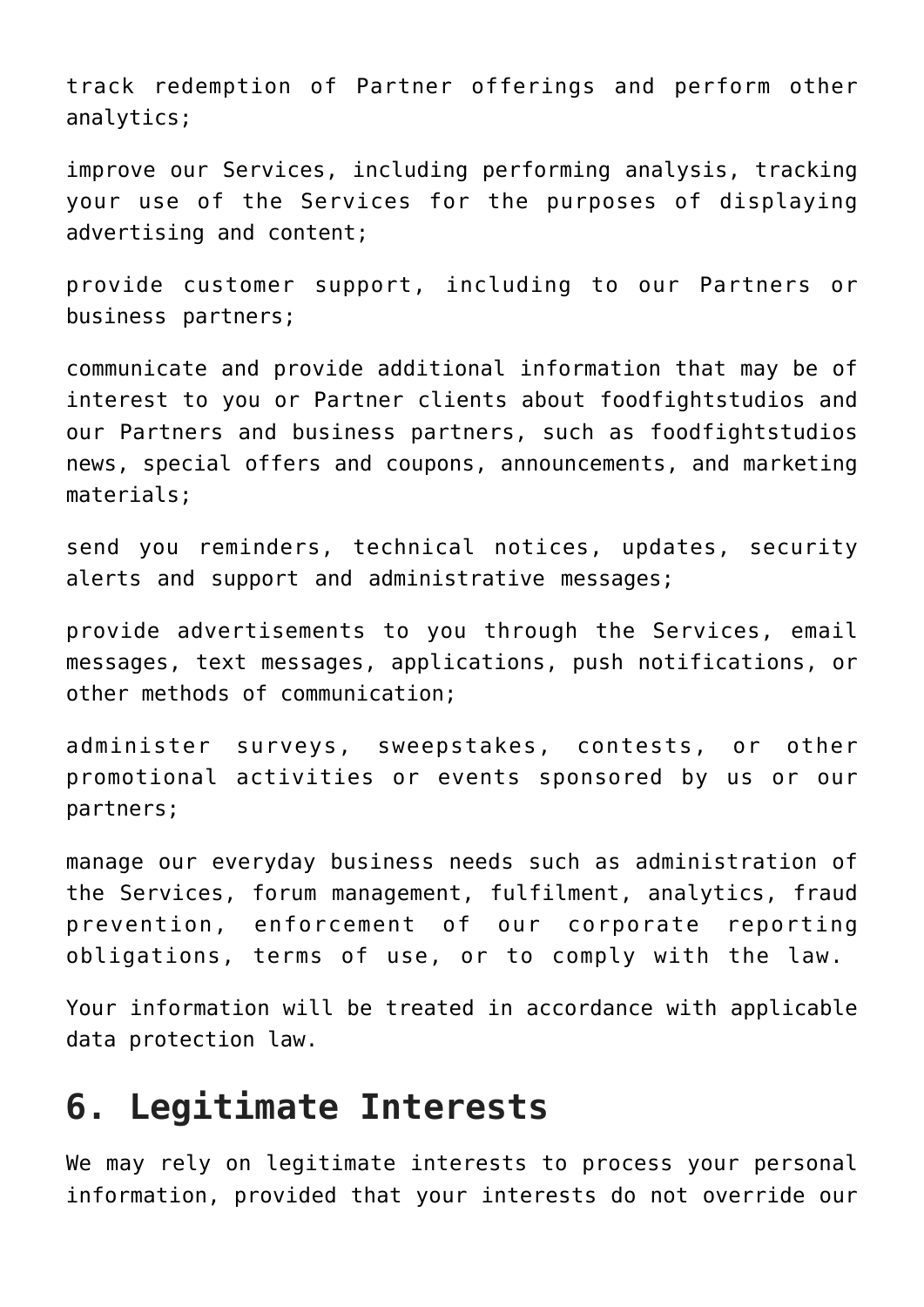own. Where we rely on legitimate interests, these interests are:

providing, maintaining, and improving the Services to meet the needs of our End Users and Partners;

understanding how the Services are used to improve their performance in the future; customising the Services to provide you with a better user experience;

marketing to inform End Users and Partners about other Services we offer that might benefit or interest them;

detecting, preventing, or otherwise addressing fraud, abuse, security, or technical issues with our services; and enforcing legal claims.

### **7. Keeping Your Personal Information Safe**

We employ a variety of physical and technical measures to keep your personal information safe and to prevent unauthorised access to, use or disclosure of it. Databases are stored on secure servers and we control who has access to them (using both physical and electronic means).

Where we have given you (or where you have chosen) a password which enables you to access our Services, you are responsible for keeping this password confidential. We ask you not to share a password with anyone. We cannot absolutely guarantee the security of the internet, external networks, or your own device, accordingly any online communications (e.g. information provided by e-mail, through our Website or our Apps) are at your own risk.

### **8. Storage and Retention**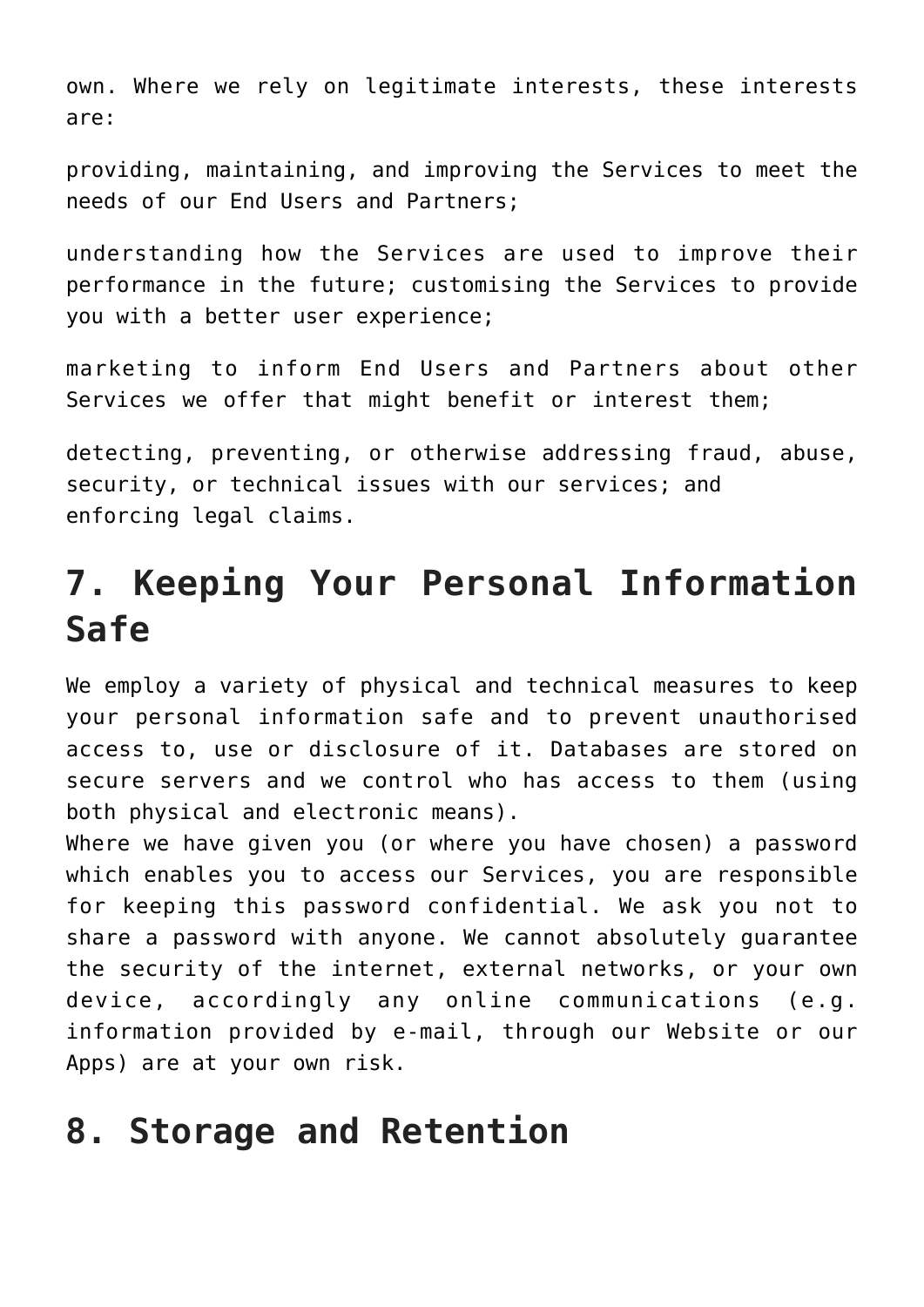#### **Where we store your personal information**

We are a multinational company with group companies in New Zealand, Pakistan, and the United Arab Emirates. Where possible, our data is hosted and stored within secured environments in the region closer to the country of residence of our partners. We will take all steps reasonably necessary to ensure that any transferred personal information is treated securely and in accordance with applicable data protection laws.

#### **Data Retention**

foodfightstudios will store personal data as long as Partner accounts continue to use our software and retain information for audit and compliance purposes thereafter. Users may elect to have their data removed from foodfightstudios either by contacting the Partner directly or by contacting on foodfightstudios. In the case that a Partner explicitly indicates their intention to cease to use our software and have their data deleted, personally identifiable information stored with their account shall be encrypted and/or removed. Other information related to activity on the Apps will be retained for reporting and analytical purposes, or other purposes at set forth in Section 9.

### **9. Disclosing Your Personal Information**

Except as otherwise stated in this Privacy Policy, we do not sell, trade, rent, or otherwise share the personal information that we collect with third parties, unless you ask or authorise us to do so. However, there are occasions where we may need to disclose your personal information.

Where we do so, any such disclosure will be on the basis that these third parties are required to keep the information we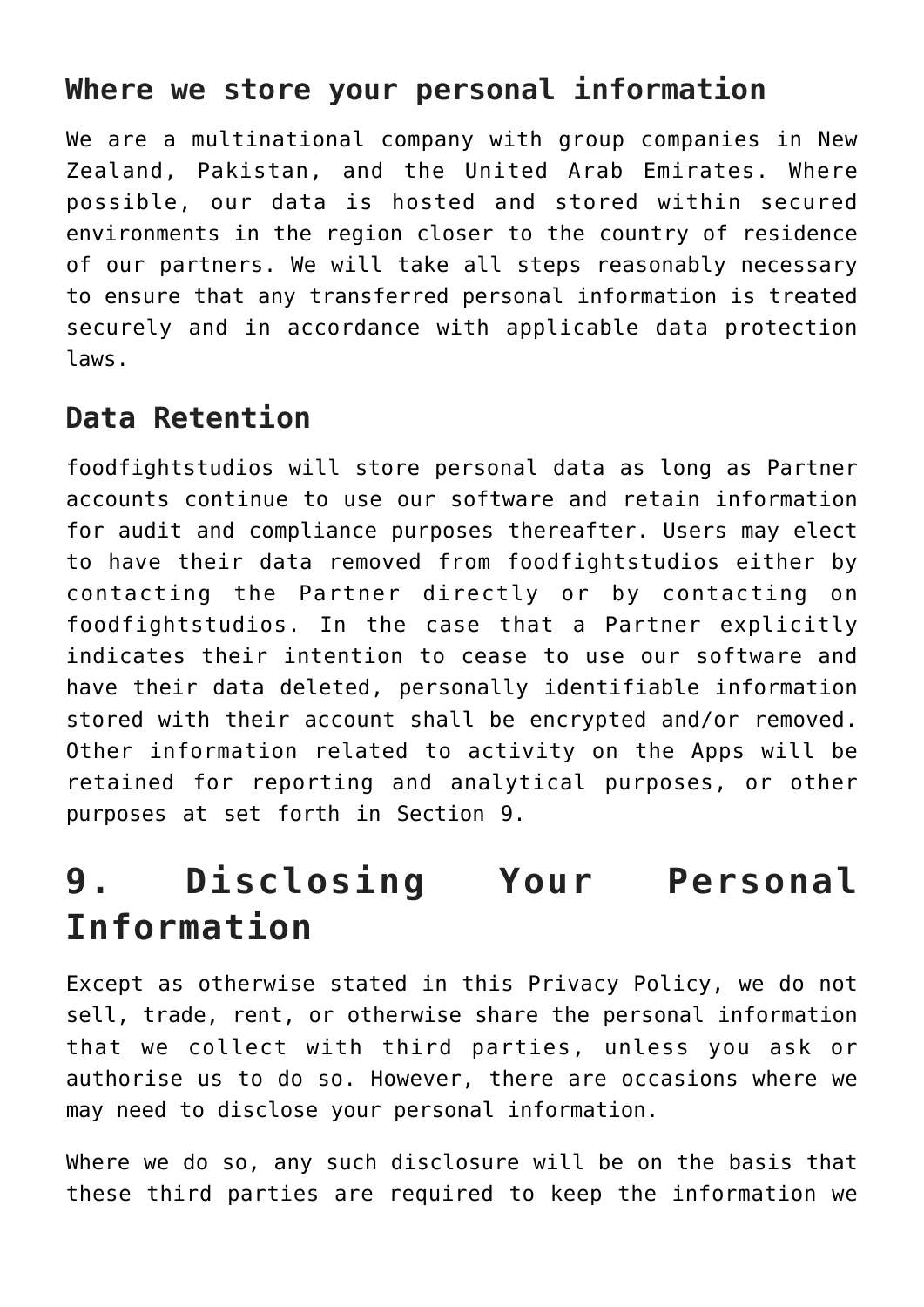give them confidential and secure, and will not use it for any other purpose than to carry out the services they are performing for us. We may disclose personal information as follows:

to affiliated companies (e.g., subsidiaries and other companies owned by or controlled by foodfightstudios);

to service providers that are hired by us to provide administrative and communication services on our behalf, such as website hosting, the processing and delivery of mailings, providing customer support, or providing credit card processing services;

to Partners where you have purchased services from a Partner through foodfightstudios, or participated in an offer, contest or other activity sponsored or offered through foodfightstudios on behalf of the Partner. We may also provide Partners with other personal information about you on your foodfightstudios account to send customised offers, to validate the purchases, to aid and troubleshoot redemption, to combat fraud, as part of legal proceedings affecting foodfightstudios and the Partner, to facilitate a direct relationship between Partners and customers, and to enable Partners to communicate electronically with customers who make purchases from the Partner;

when you rate or review a Service which you have purchased, your rating, review, photo, your first name and last initial will be published on the foodfightstudios app and may appear on third party websites. For Partners whose businesses have received reviews on the foodfightstudios Marketplace, these reviews may be syndicated on third party websites;

to business partners and other advertisers as part of an offer, contest, distribution partnership, or other activity that is provided by or in conjunction with foodfightstudios and its business partners and in which you have elected to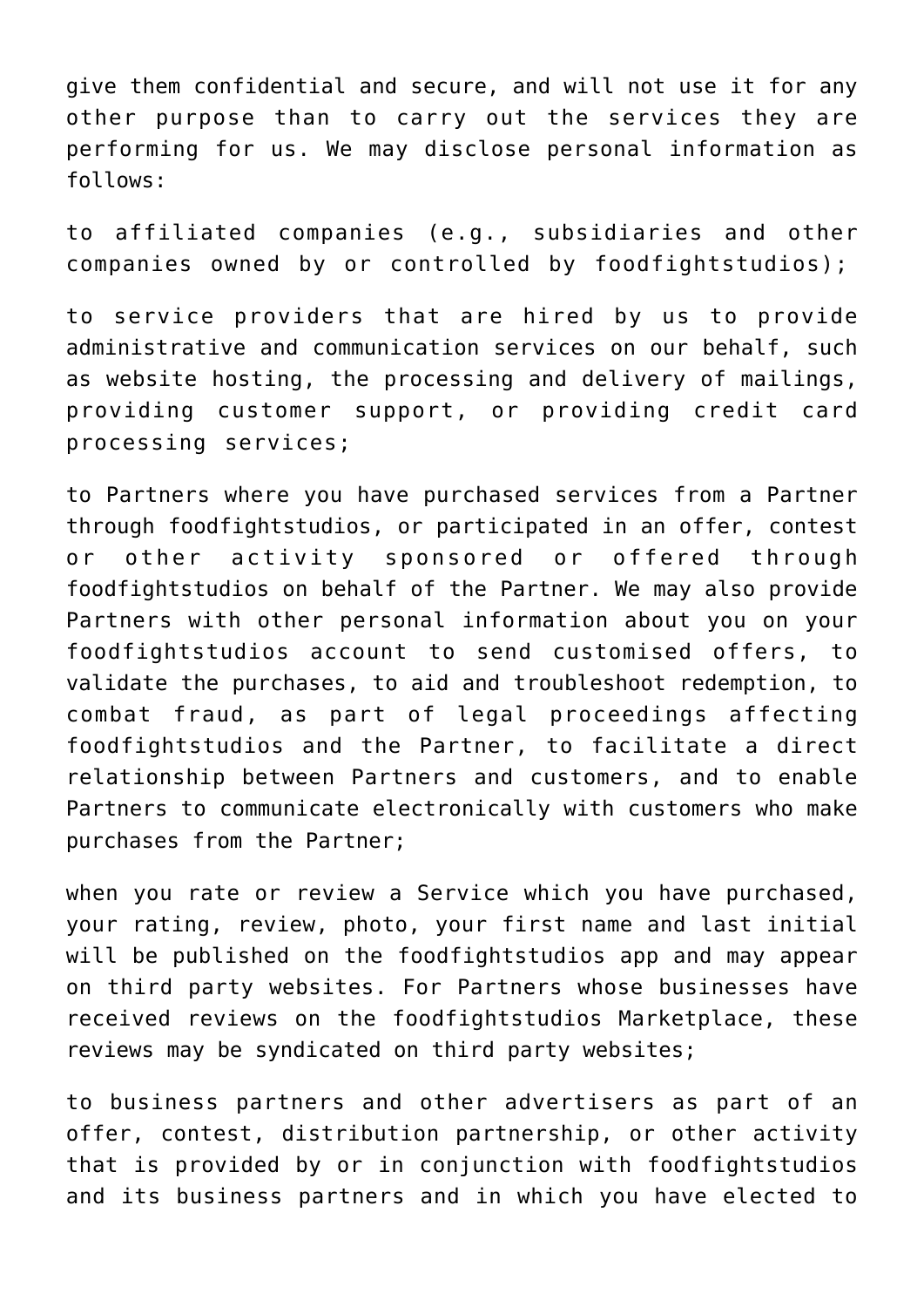participate. For example, if you are referred to foodfightstudios from a business partner's website or through an invitation facilitated by or in conjunction with a foodfightstudios business partner, foodfightstudios may provide that business partner with contact information and transactional information;

to the public when any user of the foodfightstudios access your favourites page. You may, however, hide this information from the public by marking your favourites page as private;

to third parties to whom we may choose to sell, transfer, or merge parts of our business or our assets. Alternatively, we may seek to acquire other businesses or merge with them. If a change happens to our business, then the new owners may use your personal information in the same way as set out in this policy; and

to our professional advisors.

#### **If You Are a Partner**

We may share some or all of your personal information, including but not limited to booking information, staff member names, Partner offerings, ratings and reviews, prices and discounts, appointment availability, and related data (collectively "Partner Information") with end users who have signed up or registered for foodfightstudios and with foodfightstudios business partners and affiliates with which foodfightstudios is working:

we may feed Partner information to third party websites (excluding customer lists), which may result in Partner information appearing on a third-party website, mobile application or in search engine results; and such results may include a corresponding link to schedule an appointment through foodfightstudios;

foodfightstudios may contact Partner employees through email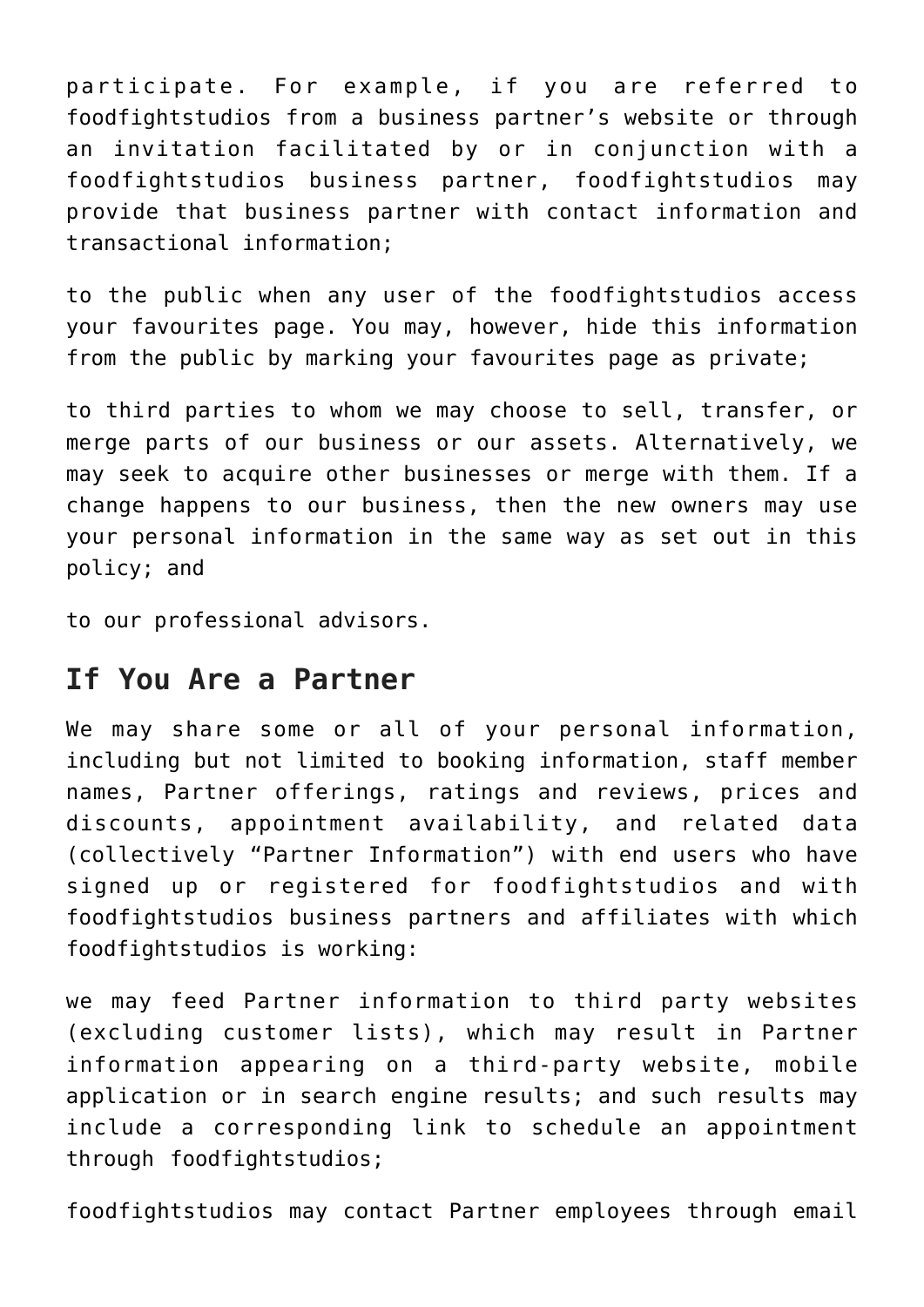to invite them to create a foodfightstudios account with a restricted login;

we may use certain contact information to promote your goods and services through a variety of online and offline advertising and promotional media, including, but not limited to Google, Google AdWords, Facebook Ads, Twitter, e-mail distribution lists, and third-party business partners and affiliates; or

if you have participated in any joint Partner offerings or promotions with other Partners, foodfightstudios may disclose your personal information to its Partners and/or advertisers, as part of such offer, contest, or other activity that is provided by or in conjunction with foodfightstudios and its business partners and in which you have elected to participate.

#### **Aggregated Data**

We may use aggregated non-personally identifiable data to:

- assist us to better understand how our customers are using the Services,
- provide our customers with further information regarding the uses and benefits of the Services,
- enhance small business productivity, including by creating useful business insights from that aggregated data and allowing you to benchmark your business's performance against that aggregated data, and
- otherwise to improve the Services.

### **10. Disclosures Required by Law**

We are subject to the law like everyone else. We may be required to give information to legal and/or regulatory authorities if they so request, or if they have the proper authorisation such as a search warrant or court order.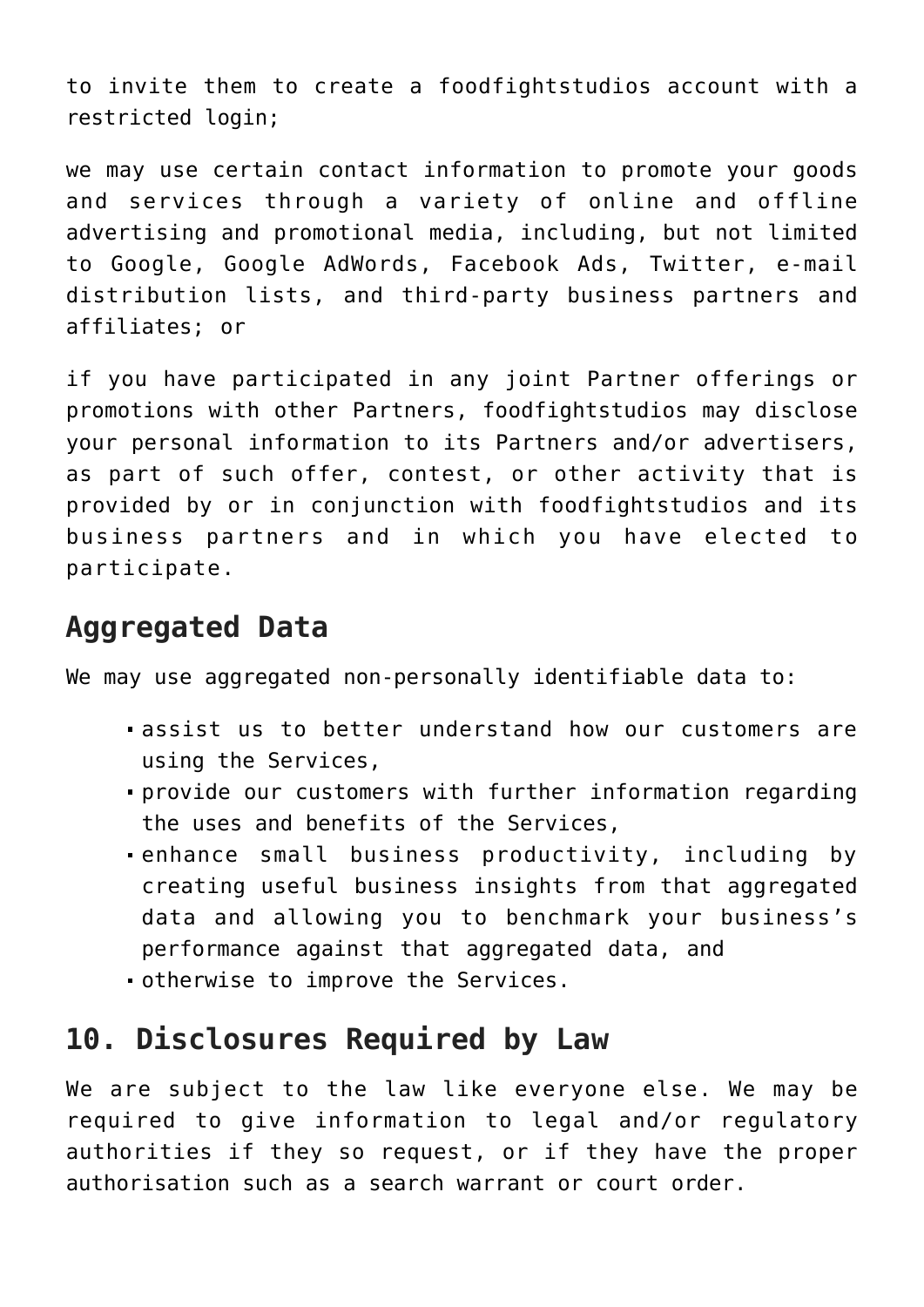We also may need to retain and disclose certain personal information about you to legal and/or regulatory authorities and to appropriate agencies to conduct anti-money laundering checks and to assist with fraud prevention. We will disclose this information as is required by law.

### **11. Links to Third Party Websites**

This Privacy Policy applies solely to the personal information collected by foodfightstudios and does not apply to third party websites. foodfightstudios is not responsible for the privacy policies of third party websites. You should read the privacy policies of other websites before providing them with any personal information about you.

### **12. Your Rights**

We want you to remain in control of your personal information. Part of this is making sure you understand your legal rights, which are as follows:

where your personal information is processed on the basis of consent, the right to withdraw that consent;

the right to confirmation as to whether or not we are holding any of your personal information and, if we are, to obtain a copy of it;

the right to have inaccurate personal information rectified;

the right to object to your personal information being used for marketing or profiling, or on the basis of our or a third party's legitimate interests;

the right to restrict how your personal information is used; and

the right to be forgotten, which allows you to have your personal information erased in certain circumstances (though